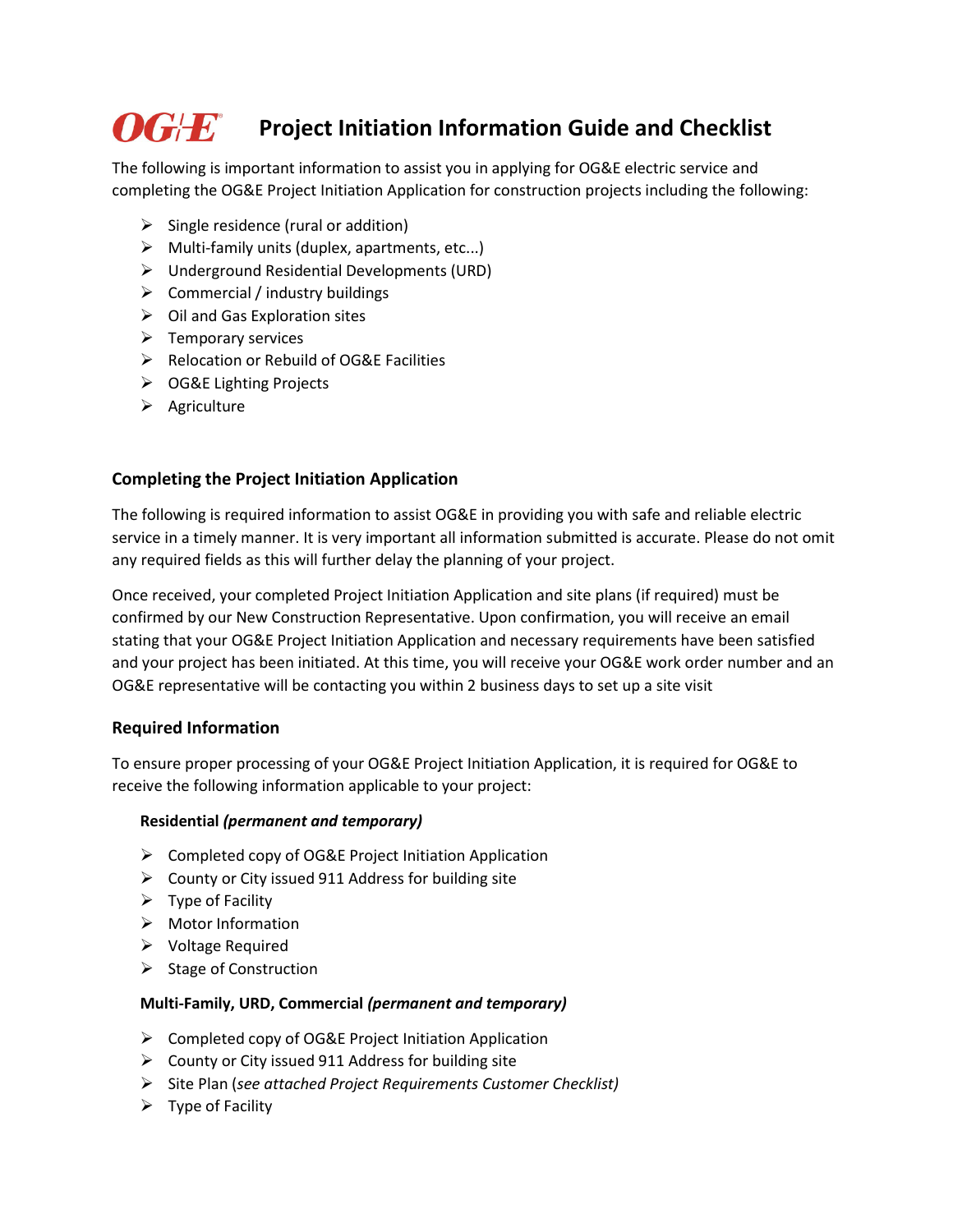- ➢ Motor Information
- ➢ Voltage Required
- $\triangleright$  Stage of Construction
- ➢ Meter Configuration

#### **Oil and Gas**

- ➢ Completed copy of OG&E Project Initiation Application
- ➢ County or City issued 911 Address for well site
- ➢ Motor Information
- ➢ Voltage Required

#### **Relocation/Rebuild of OG&E Facilities**

- ➢ Completed copy of OG&E Project Initiation Application
- $\triangleright$  County or City issued 911 Address for building site
- $\triangleright$  Type of Facility
- ➢ Voltage Required
- ➢ OGE Facility relocation information

#### *OG&E* **Lighting Projects**

- ➢ Completed copy of OG&E Project Initiation Application
- $\triangleright$  Number of lights to be installed

#### **Agriculture**

- ➢ Completed copy of OG&E Project Initiation Application
- $\triangleright$  County or City issued 911 Address for building site
- $\triangleright$  Type of Facility
- ➢ Stage of Construction
- ➢ Voltage Required (Electrical Entrance size, motor information, etc.)
- $\triangleright$  Type of Cultivation

#### **Initial Site Visit and Meter Location**

Before the initial site meeting, OG&E prefers you meet at least one or all of the following criteria: site plans, building or home layout staked, meter location determined, dirt pad, or foundation of building.

When selecting your desired OG&E meter location, it is necessary to follow [OG&E's meter standards](https://www.oge.com/wps/wcm/connect/fb4ff2c5-d7ed-4ccb-ae97-f003172429a8/Meter_Standards_Manual.pdf?MOD=AJPERES&CACHEID=fb4ff2c5-d7ed-4ccb-ae97-f003172429a8) and requirements. Your OG&E representative can discuss the OG&E meter standard and requirements with you upon initial site visit.

#### **Finish Date and Scope Changes**

Lead time for an individual project will vary depending on the scope and size of the work, permitting requirements, and weather conditions.

OG&E is committed to exceeding your expectations with a commitment to excellence and safety. Be advised that due to the nature of our business, weather can affect projects. Our first priority is the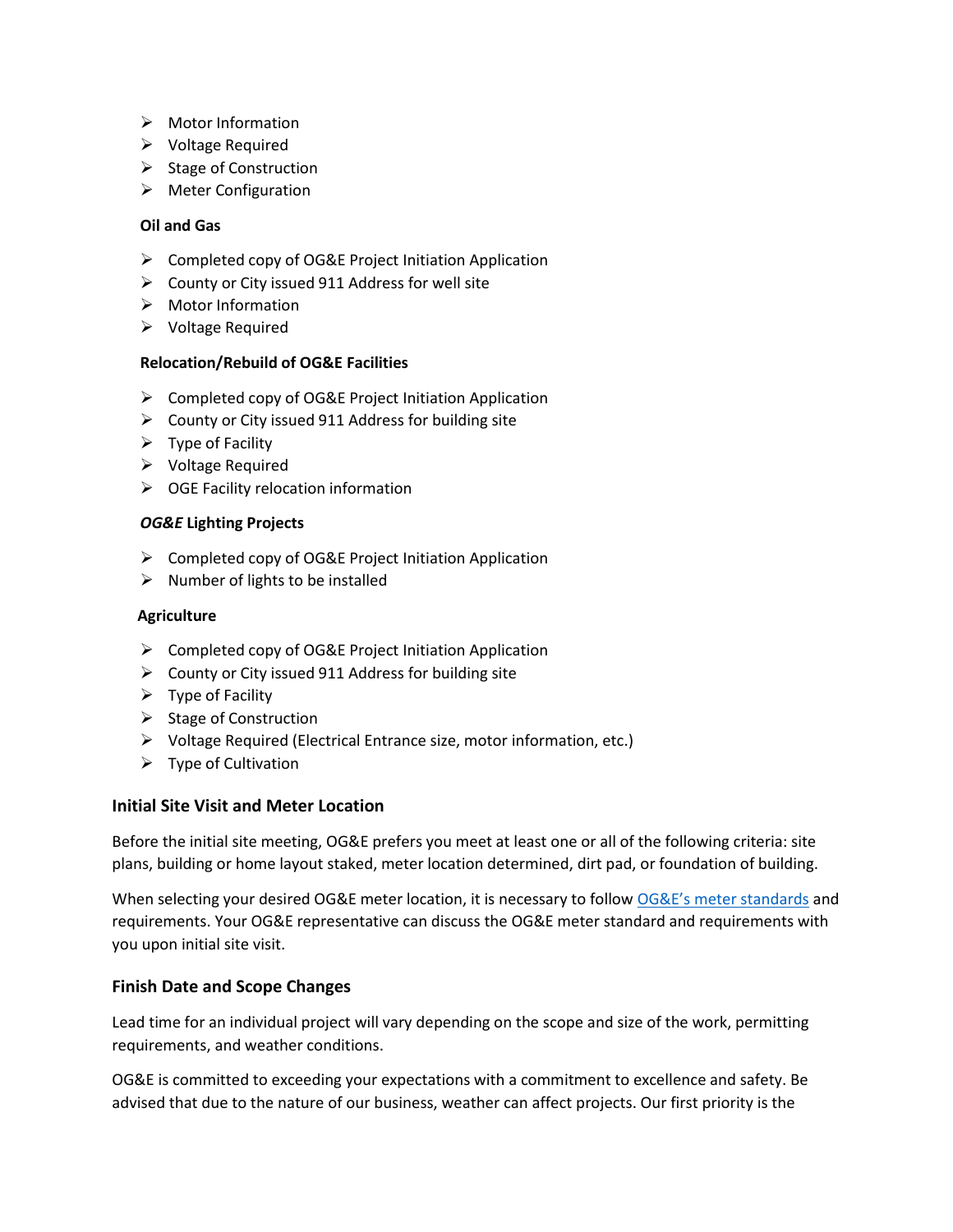safety of our employees and customers. Weather events will be communicated to you as soon as possible by your Project Manager.

If you have any scope or electrical load changes to your project or fail to meet customer commitments, please communicate this to your Project Manager immediately to negotiate new finish dates.

### **Options for Submitting** *OG&E* **Project Initiation Application and Required Information**

- ➢ New Construction Representative 800-380-4643 or 405-619-6500
- ➢ [initiationdesk@oge.com](mailto:initiationdesk@oge.com)
- ➢ [Project Initiation Application](https://www.oge.com/wps/portal/oge/my-account/new-construction/new-construction-form/!ut/p/a1/04_Sj9CPykssy0xPLMnMz0vMAfGjzOItAt0NPLxNDH0tnC2dDAK9jUJC3TzMjQwMjIEKIkEKjAycDTxNjLzcvY1cDRy9XVwCTQNcDD3NzSjT72RCnH4DHMDRgJD-cP0oVCX-ribGBoH-ZoFmRsYeBu5GpjAFeLyIVwHID2AFeBxZkBsaGmGQ6ZnuqKgIACGd87w!/dl5/d5/L2dBISEvZ0FBIS9nQSEh/)